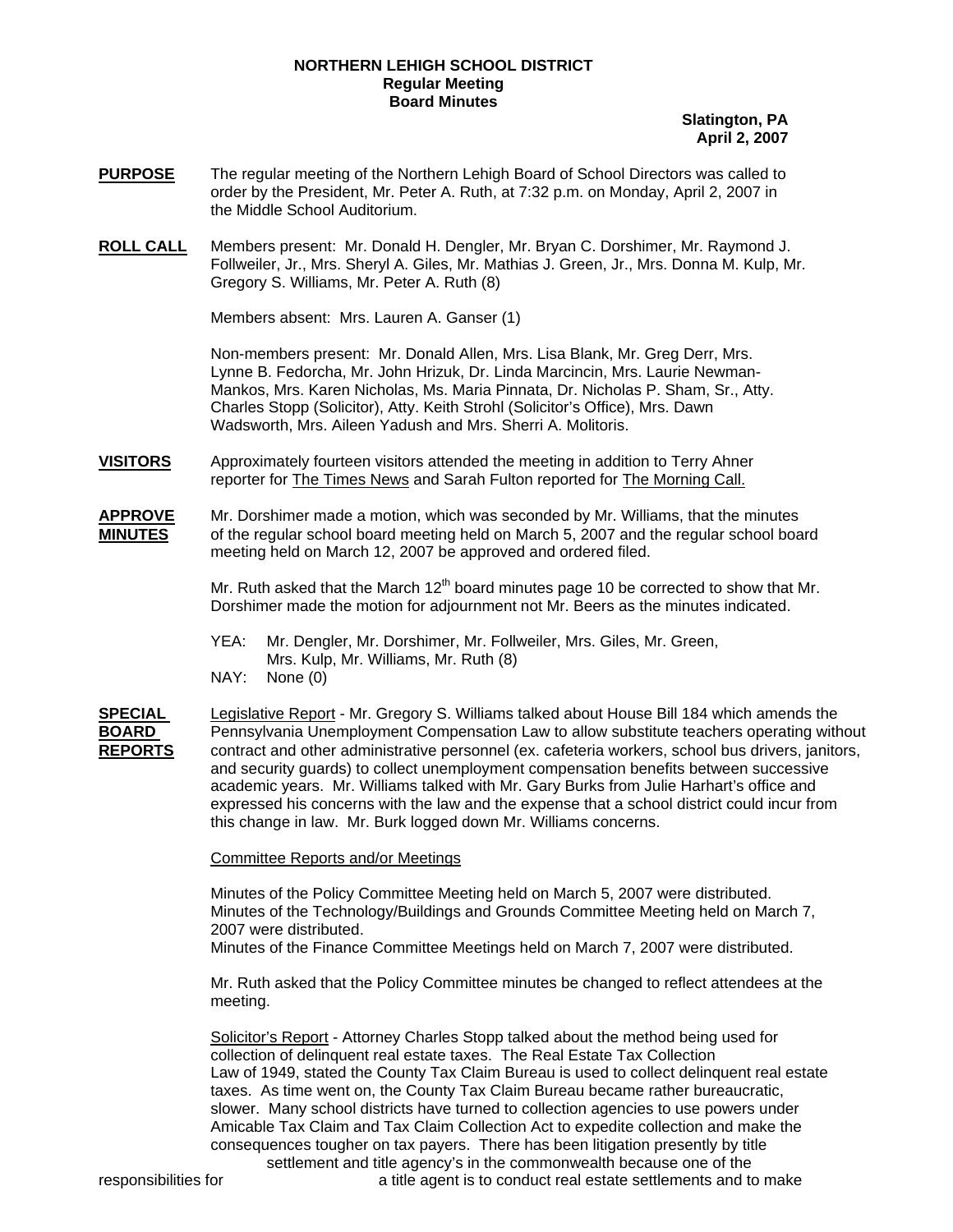sure all real estate taxes **SPECIAL** are paid. This process involves requesting tax certifications from the local tax collectors, **BOARD** delinquent tax collectors, the county, and in some cases a third party, Portnoff, who is **REPORTS** collecting the delinquent taxes, which is creating extra fees and delays. If there is some **(cont.)** misinformation supplied because of the different process, the use of Portnoff, the title industry can be responsible for delinquent taxes, sometimes in large amounts. The title and their state agency as well, is questioning whether delinquent taxes can be collected in the way we are doing it right now through Portnoff. The counties are also getting into the act and it appears we must report our delinquent taxes to the County Tax Claim Bureau. They are the repository whether they are paid the taxes or not. It is also possible that the County Tax Claim Bureau will try to impose a 5% fee even though they may not be collecting the taxes.

Mr. Ruth asked for the minutes to reflect that Mrs. Ganser has arrived at 7:40 p.m.

 Mr. Follweiler announced that he attended the varsity girls softball game before he came to tonight's meeting and that they were losing 3-0 but they came back and beat Wilson 6-3.

Federal and Other Programs Update - Mrs. Lynne B. Fedorcha informed the Board that they are forming a Wellness Advisory Council and the first meeting is scheduled for May 3, 2007 at 2:00 p.m. She stated that they would like members from the public to attend, as well as, one board member.

Business Manager's Report - Mrs. Lisa A. Blank updated the board on the front end referendum question. She stated that the question created by our Act I Tax Study Commission was submitted to the Board of Elections in both Northampton and Lehigh Counties as required by law and on March 9, 2007 the Pennsylvania Department of States came back with an advisory to the Board of Elections that they felt the question should not deviate from the actual language that was in Act I. Our language did deviate slightly and only because the Act I Tax Study Commission wanted to have the clearest language they could possibly come up with in a short block of words. We have received notice from the County of Lehigh that they are going to rewrite our front end referendum question and word it as it is in Act I. Northampton County has not come forward yet to say what they will be doing. There is a possibility that within Northern Lehigh School District the public could be voting on two different front end referendum questions. Mrs. Blank said Jamie Slamon from Steckel and Stopp has been in contact with PSBA and she was told there is not a lot we can do about it as of now.

Superintendent's Report - Dr. Nicholas P. Sham, Sr.

It was announced that the next school board meeting will be Tuesday April 10, 2007 in Slatington Elementary Board Room.

Paperwork was distributed "A Property Tax Rebate – Understanding the Question On The May Ballot" which was published by Pennsylvania Institute of Certified Public Accountants.

 Dr. Sham also reported that last week Mr. Williams, Mrs. Nicholas and he participated in a conference call with Dr. Zahorchak, Secretary of Education. Dr. Zahorchak initiated the call to discuss the Pre K Counts Grant that will be available for application. They require a letter of application by April 26 and we intend on writing the letter stating our intent to apply for the

 grant. The Pre K Counts Program is Gov. Rendell's big push for Pre K education opportunities. Our Pre K program, which is a collaborative between Head Start and the school district, with each of us funding half, was the first ever in Pennsylvania. We are looking at the possibility of expanding this program. The grant would give us \$7,900 per child and we would ask to serve 20 students, thus the amount of money we would get in the grant would be arround \$158,000. Based on early information we have received, it may be possible for us to run another collaborative program with Head Start with them funding part of it and us funding part of it. Head Start knows exactly what needs to be done in putting together the classroom, finding the students, and hiring the teachers and aides for the classroom. They currently run our entire program and we pay for half. It would be great if we could do that again. We are not sure if that is a possibility but we are looking into that. This grant would give us an opportunity to take 20 more students that perhaps need the early intervention, so that by the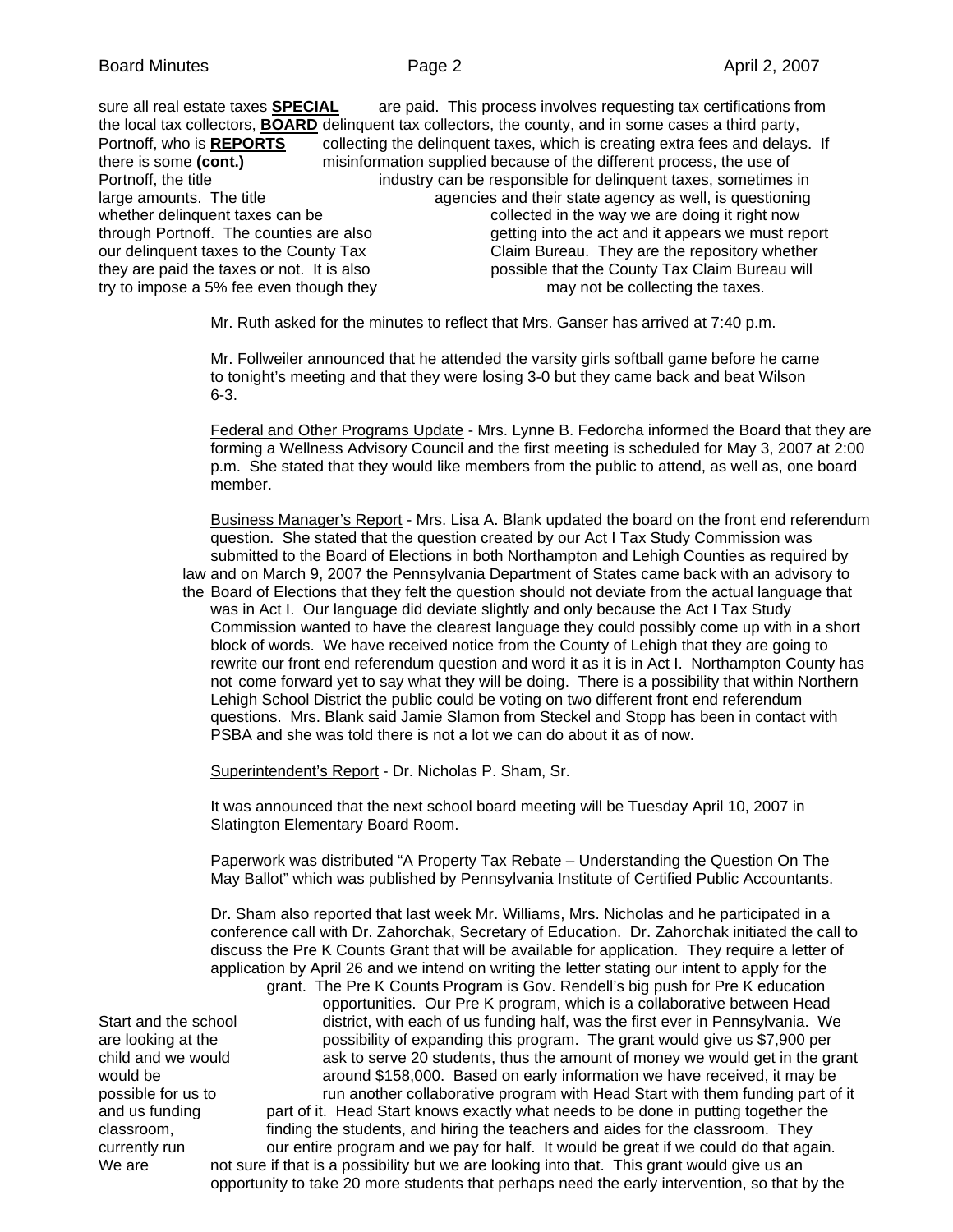| <b>SPECIAL</b><br><b>BOARD</b>                        | time they get to Kindergarten they are at bench mark and ready to move ahead. In the long<br>run our goal is to prevent students from needing special education opportunities.                                                                                                                                                                                                          |                                                                                                                                                                                                                                                                                                 |                                                      |  |
|-------------------------------------------------------|-----------------------------------------------------------------------------------------------------------------------------------------------------------------------------------------------------------------------------------------------------------------------------------------------------------------------------------------------------------------------------------------|-------------------------------------------------------------------------------------------------------------------------------------------------------------------------------------------------------------------------------------------------------------------------------------------------|------------------------------------------------------|--|
| <b>REPORTS</b><br>(cont.)                             | Mr. Ruth reported that the board was in executive session prior to the board meeting to<br>discuss personnel issues.                                                                                                                                                                                                                                                                    |                                                                                                                                                                                                                                                                                                 |                                                      |  |
| <b>PERSONNEL</b><br>Education                         | Mrs. Giles made a motion, which was seconded by Mr. Green, that the Board of<br>approves the following personnel items:                                                                                                                                                                                                                                                                 |                                                                                                                                                                                                                                                                                                 |                                                      |  |
| Administrative<br>Transfer                            | <b>Beverly Rupert</b><br>From:                                                                                                                                                                                                                                                                                                                                                          | Custodian - Afternoon Shift Fulltime Position                                                                                                                                                                                                                                                   |                                                      |  |
|                                                       | To:                                                                                                                                                                                                                                                                                                                                                                                     | <b>Peters Elementary School</b><br>Custodian - Afternoon Shift Fulltime Position                                                                                                                                                                                                                |                                                      |  |
|                                                       | <b>Effective Date:</b>                                                                                                                                                                                                                                                                                                                                                                  | Senior High School, replacing James Brown who retired<br>March 16, 2007                                                                                                                                                                                                                         |                                                      |  |
| Nomination<br>for<br>Appointment                      | Rodney Hausman<br>Assignment:                                                                                                                                                                                                                                                                                                                                                           | Custodian - Afternoon Shift Fulltime Position<br>Peters Elementary School - Replacing Beverly Rupert who was<br>administratively transferred to the Senior High School<br>\$8.25 Per Hour/8 Hours Per Day/5 Days Per Week<br>(2005-2009 ESPA Collective Bargaining Agreement)<br>March 16, 2007 |                                                      |  |
|                                                       | Salary:                                                                                                                                                                                                                                                                                                                                                                                 |                                                                                                                                                                                                                                                                                                 |                                                      |  |
|                                                       | <b>Effective Date:</b>                                                                                                                                                                                                                                                                                                                                                                  |                                                                                                                                                                                                                                                                                                 |                                                      |  |
| Co-curricular<br>Appointment<br>2006-2007             | Joseph Tout                                                                                                                                                                                                                                                                                                                                                                             | Senior High School Spring Intramural - Weightlifting                                                                                                                                                                                                                                            | \$758.83                                             |  |
| Resignations/<br>Retirements<br>Susanne<br>Christman  | Accept the resignation of Susanne Christman from her position as cook's helper in the<br>Peters Elementary School, effective the last day of cafeteria operations in the 2006/2007<br>school year, at which time she will begin her retirement from Northern Lehigh School<br>District after 26 years of service.                                                                       |                                                                                                                                                                                                                                                                                                 |                                                      |  |
| Mary Anne<br>Shafer                                   | Accept the resignation of Mary Anne Shafer from her position as English Teacher in the<br>Middle School, effective the last teacher day of the 2006/2007 school year, at which time<br>she will begin her retirement from Northern Lehigh School District after 32 years of<br>service.                                                                                                 |                                                                                                                                                                                                                                                                                                 |                                                      |  |
| George<br>Weaver                                      | Accept the resignation of George Weaver from his position as English Teacher in the<br>Middle School, effective the last teacher day of the 2006/2007 school year, at which time<br>he will begin his retirement from Northern Lehigh School District after 32 years of service.                                                                                                        |                                                                                                                                                                                                                                                                                                 |                                                      |  |
| Susan<br><b>Bowser</b>                                | Accept the resignation of Susan Bowser, Middle School Family and Consumer Science<br>Teacher, from her 2006-2007 co-curricular position as National Junior Honor Society Co-<br>Advisor currently shared with Jason Graver. Mr. Graver has been performing all duties<br>associated with this co-curricular position and should receive full stipend for this after school<br>activity. |                                                                                                                                                                                                                                                                                                 |                                                      |  |
|                                                       | YEA:<br>Mr. Dengler, Mr. Dorshimer, Mr. Follweiler, Mrs. Ganser, Mrs. Giles, Mr. Green,<br>Mrs. Kulp, Mr. Williams, Mr. Ruth (9)<br>NAY:<br>None $(0)$                                                                                                                                                                                                                                  |                                                                                                                                                                                                                                                                                                 |                                                      |  |
| Remove<br>From Table<br>Co-curricular<br>Appointments | Mrs. Giles made a motion, which was seconded by Mr. Green, that the Board of Education<br>approve to remove from the table the Co-Curricular Appointments for 2007-2008 that<br>were tabled at the December 20, 2006 regular school board meeting and pulled from the<br>March 5, 2007 regular school board meeting agenda:                                                             |                                                                                                                                                                                                                                                                                                 |                                                      |  |
| 2007-2008                                             | Joe Tout<br><b>Steve Hluschak</b><br>Mark Hoffman<br>Doug Reynolds                                                                                                                                                                                                                                                                                                                      | <b>Head Football Coach</b><br><b>Assistant Football Coach</b><br><b>Assistant Football Coach</b><br><b>Assistant Football Coach</b>                                                                                                                                                             | \$6,543.21<br>\$4,252.45<br>\$4,252.45<br>\$4,252.45 |  |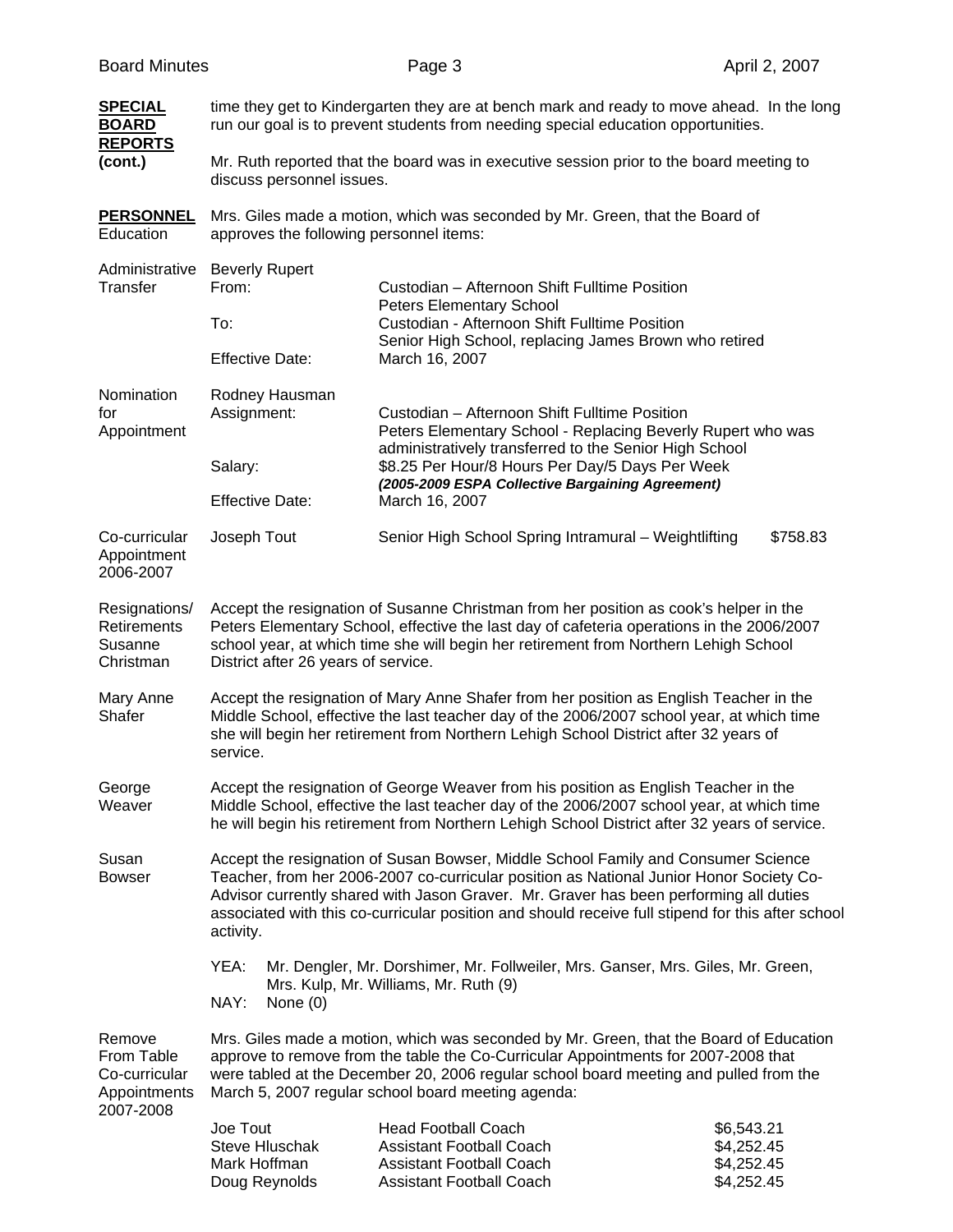| <b>PERSONNEL</b><br>(cont.)    |     | Dan Blazosky<br>Chad Henritzy<br>Mark Lavine<br>Andrew Lynn<br>Jess Schoenberger<br>Kelly Follweiler<br>Dave Oertner<br><b>Beth Case</b><br>John Sitaras |          | <b>Assistant Football Coach</b><br><b>Assistant Football Coach</b><br>Assistant Football Coach-Shared Stipend<br>Assistant Football Coach-Shared Stipend<br><b>Head Field Hockey Coach</b><br>Assistant Field Hockey Coach<br><b>Head Cross Country Coach</b><br><b>Assistant Cross Country Coach</b><br>Head Boys Soccer Coach | \$4,252.45<br>\$4,252.45<br>\$2,126.23<br>\$2,126.23<br>\$3,920.19<br>\$2,547.65<br>\$3,920.19<br>\$2,547.65<br>\$4,729.54 |
|--------------------------------|-----|----------------------------------------------------------------------------------------------------------------------------------------------------------|----------|---------------------------------------------------------------------------------------------------------------------------------------------------------------------------------------------------------------------------------------------------------------------------------------------------------------------------------|----------------------------------------------------------------------------------------------------------------------------|
|                                |     | YEA:<br>NAY:<br><b>ABSTAIN:</b>                                                                                                                          | None (0) | Mr. Dengler, Mr. Dorshimer, Mrs. Ganser, Mrs. Giles, Mr. Green, Mrs. Kulp,<br>Mr. Williams, Mr. Ruth (8)<br>Mr. Follweiler (1)                                                                                                                                                                                                  |                                                                                                                            |
| <b>CONFER-</b><br><b>ENCES</b> |     | Mr. Green made a motion, which was seconded by Mrs. Ganser, that the Board of Education<br>approves the following conference items:                      |          |                                                                                                                                                                                                                                                                                                                                 |                                                                                                                            |
|                                |     |                                                                                                                                                          |          | Tracy Hoffman - Mommy, I Don't Feel So Good! - Pediatric Problems, Emergencies & Lab<br>Interpretation - May 3, 2007 - Allentown, PA - Registration: \$159.00 - Total Approximate<br>Cost: \$159.00 - Funding: Staff Development Slatington Elementary Budget                                                                   |                                                                                                                            |
|                                | Lab | Approximate                                                                                                                                              |          | Janelle Reiser - Mommy, I Don't Feel So Good! - Pediatric Problems, Emergencies &<br>Interpretation - May 3, 2007 - Allentown, PA - Registration: \$159.00 - Total<br>Cost: \$159.00 - Funding: Staff Development Peters Elementary Budget                                                                                      |                                                                                                                            |
|                                |     |                                                                                                                                                          |          | Maria Pinnata - The IDEA Today: The Latest and Greatest - May 11, 2007 - Lehigh<br>University Bethlehem, PA - Registration: \$145.00 - Total Approximate Cost: \$145.00 -<br>Funding: Administration Staff Development Budget                                                                                                   |                                                                                                                            |
|                                |     |                                                                                                                                                          |          | Aileen Yadush - Rigor and Relevance for All High School Students - April 4, 2007 -<br>Hershey, PA - Lodging: \$151.51 - Total Approximate Cost: \$151.51 - Funding:<br><b>Administration Staff Development Budget</b>                                                                                                           |                                                                                                                            |
|                                |     | IV Safe and Drug Free Schools                                                                                                                            |          | Jill Chamberlain - 2006 Safe Schools Conference - April 30, 2007 - May 2, 2007 -<br>Harrisburg, PA - Lodging: \$372.78 - Total Approximate Cost: \$372.78 - Funding: Title                                                                                                                                                      |                                                                                                                            |
|                                |     | Disorders-<br>Registration: \$185.00,<br>- Funding: Slatington                                                                                           |          | Michele Dotta - Behavioral Interventions for Childhood Emotional and Behavioral<br>Sponsored by PESI Education - April 11, 2007 - Allentown, PA -<br>Travel: \$10.80, Meals: \$10.00 - Total Approximate Cost: \$205.80<br><b>Elementary Staff Development Budget</b>                                                           |                                                                                                                            |
|                                |     | $$100.00 - Funding: IDEA$                                                                                                                                |          | Andrea Thomson - Comprehension Strategies, Motivation, and Monitoring Progress - Penn<br>State - April 23, 2007 - June 21, 2007 - Registration: \$100.00 - Total Approximate Cost:                                                                                                                                              |                                                                                                                            |
|                                |     | \$843.92                                                                                                                                                 |          | Linda Marcincin - PASA Women's Caucus Conference - May 2-4, 2007 - Hershey, PA -<br>Registration: \$350.00, Travel: \$81.90, Lodging: \$412.02 - Total Approximate Cost:<br>- Funding: Curriculum and Instruction Budget                                                                                                        |                                                                                                                            |

- YEA: Mr. Dengler, Mr. Dorshimer, Mr. Follweiler, Mrs. Ganser, Mrs. Giles, Mr. Green, Mrs. Kulp, Mr. Williams, Mr. Ruth (9)
- NAY: None (0)

High Mr. Green made a motion, which was seconded by Mrs. Ganser that the Board of Education<br>Schools approve to send five teachers and one administrator to the High Schools That Works Schools approve to send five teachers and one administrator to the High Schools That Works<br>That Works Conference in New Orleans, LA from July 11-14, 2007 at a cost not to exceed \$6,845 Conference in New Orleans, LA from July 11-14, 2007 at a cost not to exceed \$6,845.00. Conference Expenses for the district administrator will be paid for by a grant through Lehigh Career and Technical Institute.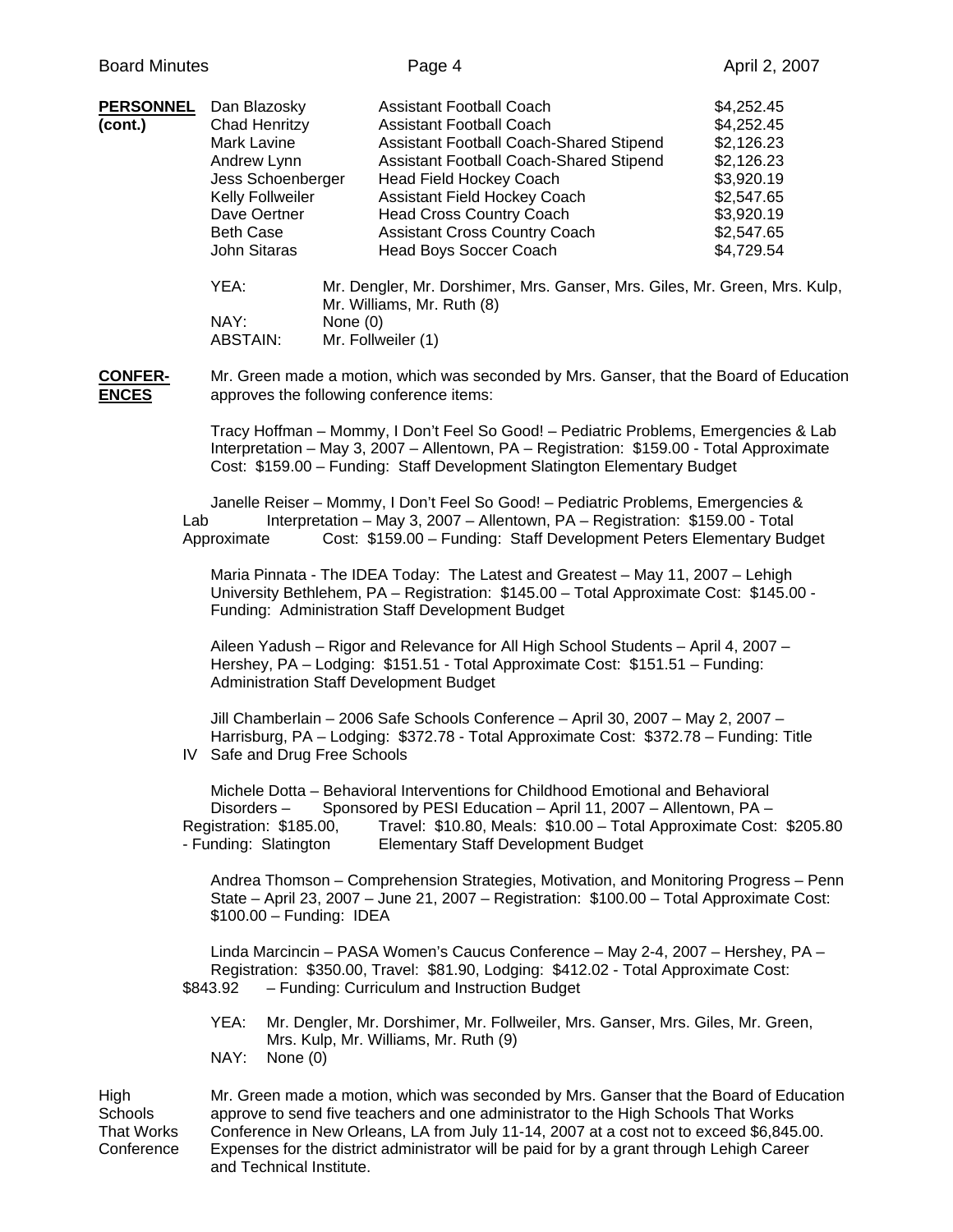| <b>CONFER-</b><br><b>ENCES</b>               | <b>ROLL CALL:</b>                                                                                                                                                                                                                                                |  |  |  |  |
|----------------------------------------------|------------------------------------------------------------------------------------------------------------------------------------------------------------------------------------------------------------------------------------------------------------------|--|--|--|--|
| (cont.)                                      | Mr. Dengler, Mr. Dorshimer, Mr. Follweiler, Mrs. Giles, Mr. Green, Mrs. Kulp,<br>YEA:<br>Mr. Williams, Mr. Ruth (8)<br>NAY:<br>Mrs. Ganser (1)                                                                                                                   |  |  |  |  |
|                                              | <b>Motion carried.</b>                                                                                                                                                                                                                                           |  |  |  |  |
| <b>POLICY</b>                                | Mrs. Ganser made a motion, which was seconded by Mr. Dorshimer, that the Board of                                                                                                                                                                                |  |  |  |  |
| Education                                    | approves the following policy items:                                                                                                                                                                                                                             |  |  |  |  |
| <b>Board Policy</b><br>Second<br>Reading     | Approve revisions to existing school board policy #100 – Strategic Plan, as presented after<br>second reading.                                                                                                                                                   |  |  |  |  |
| Homebound<br>Instruction<br>2006-            | It is recommended that the Board of Education grant continued homebound instruction for<br>a 12 <sup>th</sup> Grade Student, Student No.74500, for five hours per week until the end of the<br>2007 school year.                                                 |  |  |  |  |
| Homebound<br>Instruction                     | It is recommended that the Board of Education grant continued homebound instruction for<br>an 11 <sup>th</sup> Grade Student, Student No.862500, for five hours per week continuing until May<br>20, 2007.                                                       |  |  |  |  |
| <b>Field Trips</b>                           | National Honor Society - New York City - April 7, 2007 - Funded by students.                                                                                                                                                                                     |  |  |  |  |
|                                              | Biology I Class - Philadelphia Zoo - May 15, 2007 - Funded by students and School District<br>Budget.                                                                                                                                                            |  |  |  |  |
| Resolution<br>No Child Left<br><b>Behind</b> | Approve the proposed resolution supporting the passage of the No Child Left Behind<br>Improvements of 2007 as presented:                                                                                                                                         |  |  |  |  |
| Improvements<br>2007                         | <b>WHEREAS, on January 8, 2002, President Bush signed into law the No Child</b><br>Left Behind (NCLB) Act of 2001, which applies to all school districts and schools within<br>states that accept federal Title I dollars; and                                   |  |  |  |  |
|                                              | <b>WHEREAS, the Northern Lehigh Board of School Directors supports the goals</b><br>of NCLB of raising student achievement; closing the achievement gap; and ensuring<br>that each child has a highly qualified teacher; and                                     |  |  |  |  |
|                                              | <b>WHEREAS, the Northern Lehigh Board of School Directors continues to</b><br>welcome the accountability for improving student and school performance; and                                                                                                       |  |  |  |  |
|                                              | <b>WHEREAS, the Northern Lehigh Board of School Directors has had four years</b><br>of operational experience in implementing NCLB and;                                                                                                                          |  |  |  |  |
|                                              | <b>WHEREAS, the Northern Lehigh Board of School Directors has identified</b><br>improvements that could be made to NCLB that would eliminate barriers to full<br>implementation of the federal law; and                                                          |  |  |  |  |
|                                              | <b>WHEREAS, the National School Boards Association (NSBA) developed draft</b><br>legislation based on input from local school boards across the nation that would<br>address the concerns of local school boards, and improve the implementation of<br>NCLB; and |  |  |  |  |
|                                              | <b>WHEREAS, in April 2006 the NSBA Delegate Assembly re-affirmed its support</b><br>of federal legislation that is consistent with the NSBA draft legislation, and                                                                                               |  |  |  |  |
|                                              | <b>WHEREAS, in January 2007 Representative Don Young (R-AK) re-introduced</b><br>legislation, the No Child Left Behind Improvements Act of 2007, H.R. 648, that is                                                                                               |  |  |  |  |

consistent with the NSBA draft legislation; now therefore, be it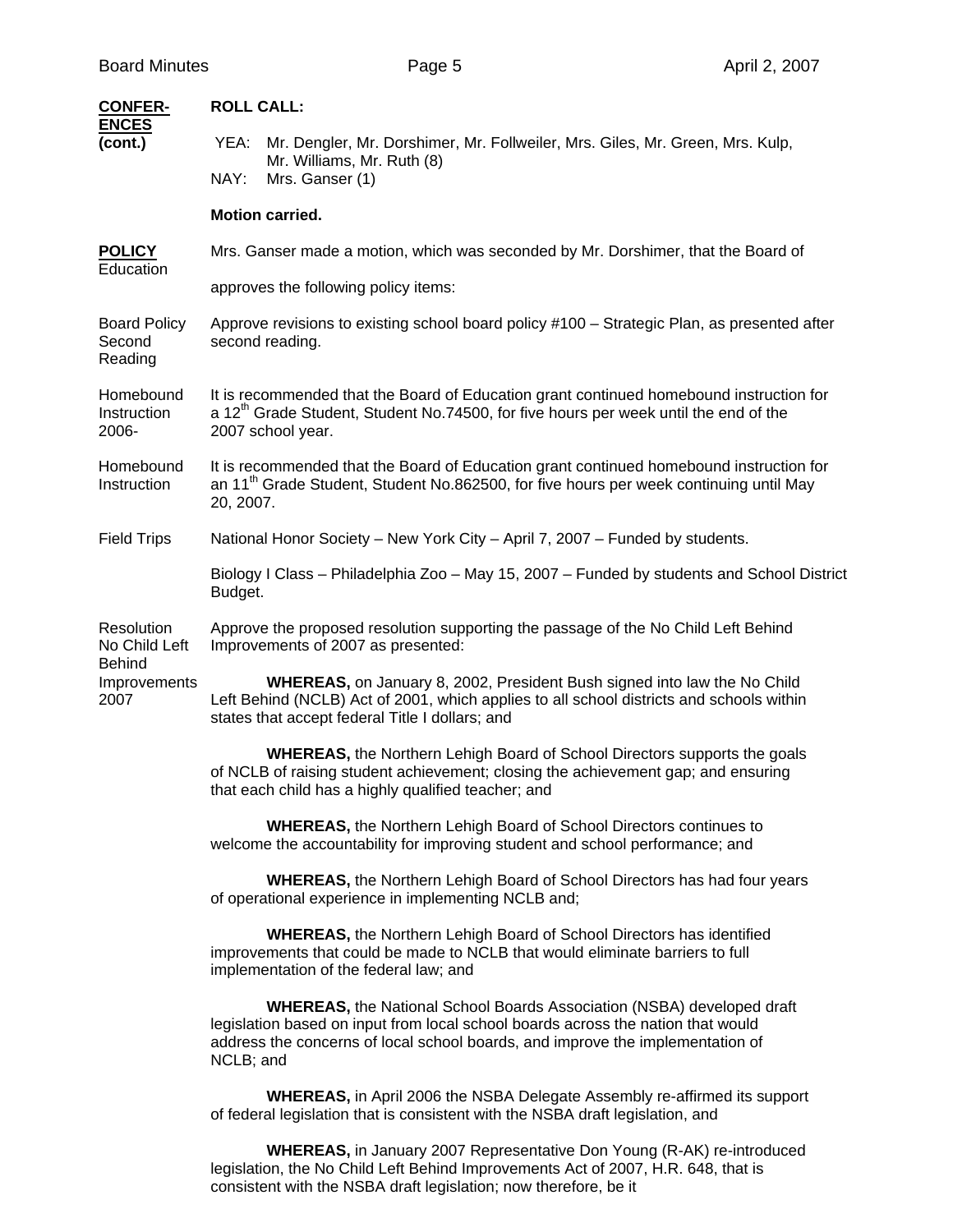| POLICY  | <b>RESOLVED, That the Northern Lehigh Board of School Directors urges</b>          |
|---------|------------------------------------------------------------------------------------|
| (cont.) | Congressman Charles Dent to fully support H.R. 648 by becoming a co-sponsor of the |
|         | bill, and be it further                                                            |

 **RESOLVED,** That the Northern Lehigh Board of School Directors seeks the support of local community and civic leaders and appropriate members of the Pennsylvania State Legislature in encouraging Congressman Charles Dent to become a co-sponsor of H.R. 648, and be it finally

 **RESOLVED,** that copies of this resolution be sent to members of the Pennsylvania U.S. congressional delegation, the governor, the members of the Pennsylvania State Legislature, local public governing officials, and the Secretary of Education, Dr. Gerald L. Zahorchak. (attachment)

- YEA: Mr. Dengler, Mr. Dorshimer, Mr. Follweiler, Mrs. Ganser, Mrs. Giles, Mr. Green, Mrs. Kulp, Mr. Williams, Mr. Ruth (9)
- NAY: None (0)

 Mrs. Ganser wanted to clarify when it comes to Homebound Instruction staff members are carefully monitoring the process of the situation. She wants it understood that this is an obligation and that we must take care of this. She is hoping that this is well thought out, planned and monitored and that follow-ups are taken care of in the lesson planning and that students are getting the proper lessons and everything is taken care of.

Resolution Mr. Dorshimer made a motion, which was seconded by Mrs. Ganser, that the Board of For Act 4 Education approve to remove from the table the following resolution which was tabled a Education approve to remove from the table the following resolution which was tabled at the March 12, 2007 Regular School Board Meeting:

## **RESOLUTION-EXEMPTING CERTAIN OPEN SPACE REAL PROPERTY FROM FURTHER MILLAGE INCREASES IMPOSE ON REAL PROPERTY**

**WHEREAS,** Northern Lehigh School District (hereinafter the "School District") recognized the importance of preserving open space and conserving natural resources located within the boundaries of the School District, including farmland and forests, and allowing more dense future development to occur in other areas; and

**WHEREAS,** on January 19, 1968, the General Assembly of the Commonwealth of Pennsylvania, enacted Act No. 442, P.L. 992 of 1967, as amended by Act No. 153 if 1996, as amended by Act No. 4 of 2006 (hereinafter referred to collectively as the "Act"), for purposes of acquiring and preserving open space property within the Commonwealth; and

**WHEREAS,** under the provisions of the Act, the governing bodies, including a school district, of each taxing district that imposes a tax on certain categories of real property being used for open space purposes may provide for exemption from further millage increases on such property by ordinance or resolution; and

 **WHEREAS,** the School District desires to encourage the acquisition and preservation of open space and agricultural real property located within the boundaries of the School District by adoption of a resolution providing exemption from further millage increases imposed on such real property.

> NOW, THEREFORE, BE IT RESOLVED BY THE SCHOOL DISTRICT AS FOLLOWS:

Section 1. The following real property is hereby exempt from further millage increase imposed on such real property: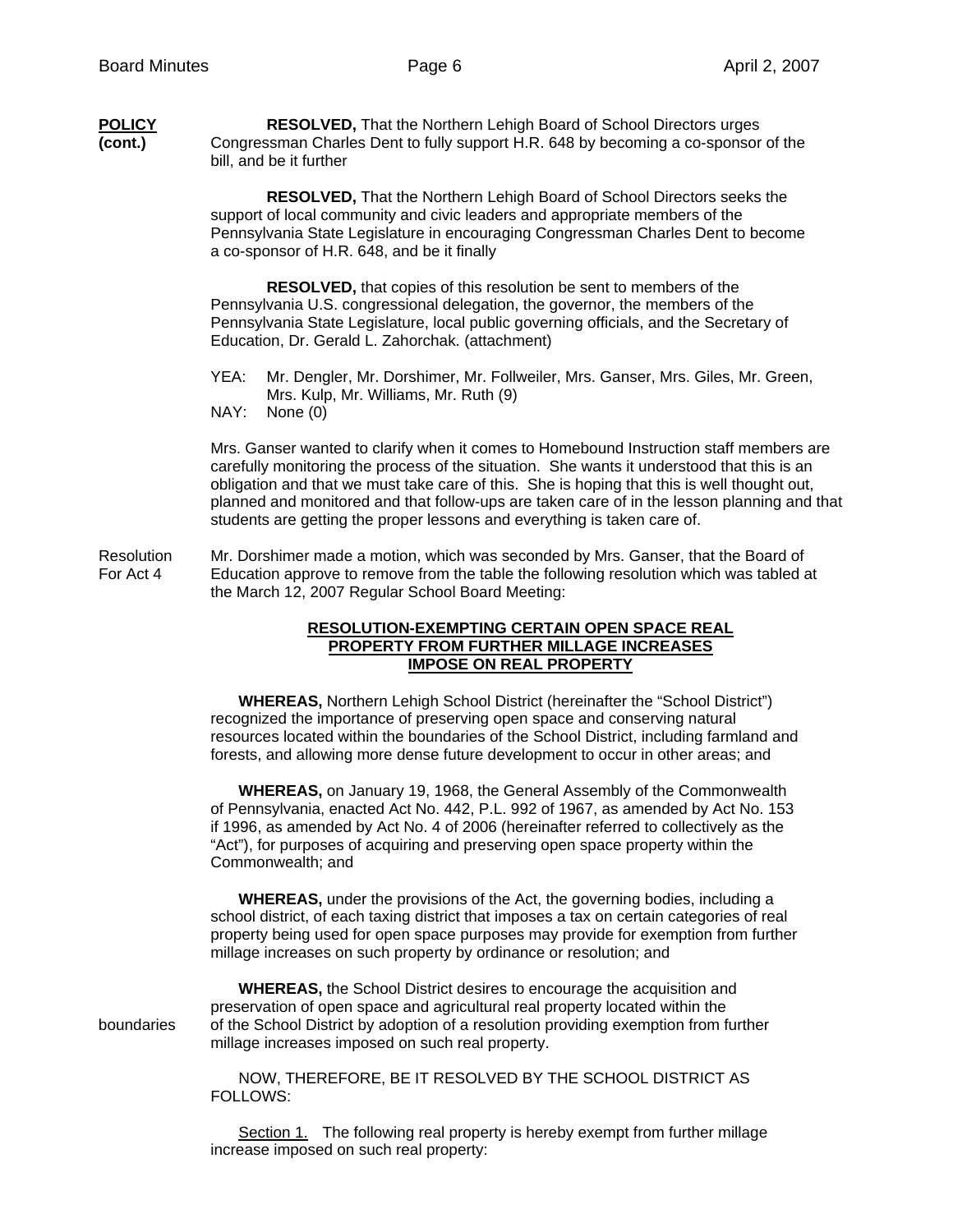- (1) Real property in which the open space property interests have been acquired by a local government unit in accordance with the Act;
- (2) Real property that is subject to an easement acquired in accordance with the Act of June 30, 1981 (P.L. 128, No. 43) 3 P.S. Section 901 et seq., known as the "Agricultural Area Security Law"; and
- (3) Real property from which "transferable development rights" (TDR's) have been transferred and retired by a local government unit without their development potential having occurred on other lands:

And provided that the exemption from further millage increases for real property as provided for in clauses (1), (2) or (3) of Section 1 of the Resolution shall be authorized only for real property qualifying for such exemption under the provisions of Section 2(b)(1) of Article VIII of the Constitution of Pennsylvania.

Section 2. The millage freeze authorized by the Resolution shall apply to all eligible real property, whether the real property met the criteria of this Resolution prior to or subsequent to the effective date hereof. For prior acquisitions, the date on which the millage rate shall be frozen shall be the effective date of this Resolution. For subsequent acquisitions, the date on which the millage rate shall be frozen shall be the date the local government unit completes the acquisition under clauses (1), (2) or (3) of Section 1 hereinabove. The Lehigh County Agricultural Land Preservation Board (hereinafter the "Board") and the Borough of Slatington and the Township of Washington (hereinafter collectively the "Local Municipalities") shall give the School District prompt written notice of any real properties that have been acquired and are eligible for the freeze or which become eligible for the freeze by submitting to the School District a true and correct copy of the Deed, recorded at the Office of the Recorder of Deeds of Lehigh County, reflecting the open space interest acquisition. Failure of the Board and the Local Municipalities to properly include real property otherwise eligible for the freeze will case loss of exemption for that real property for the next succeeding school year. Upon receipt of such notice, the School District shall in turn give prompt notice to the appropriate tax collection agent of the exact amount of the millage, the date it was frozen, and each parcel to which the freeze applies. The exemptions granted under this Resolution shall not be considered by the State Tax Equalization Board in deriving the market value of School District real property so as to reduce the subsidy to the School District or to increase the subsidy to any other school district.

Section 3. Any real property otherwise eligible for exemption hereunder may be released from exemption upon written request of the owner delivered to the School District and the other governing bodies of each taxing district authorizing exemption on or before the real estate tax levy in any school year.

Section 4. The School District may repeal this Resolution at any time; provided, however, that any real property which is subject to the freeze when the Resolution is repealed shall thereafter continue to be frozen, buy only for so long as the properties otherwise continue to be eligible for exemption under the Act.

 Section 5. This Resolution shall become effective only if the governing body of each taxing district, i.e., Lehigh County and either the Borough of Slatington or Washington Township, that imposes a tax on the real property approves the exemption by adoption of an ordinance authorizing such exemption and, if so, on the date the last of the required ordinances becomes effective. (attachment)

Mr. Williams stated that he understood that we would not want low cost housing going into these areas that could cost the school district money in the long run. He wondered if any of these properties would ever have someone interested in developing it as a commercial property or for industry development. If that possibility happened wouldn't it be more cumbersome since they would have to pay all the back taxes on the property.

**POLICY (cont.)**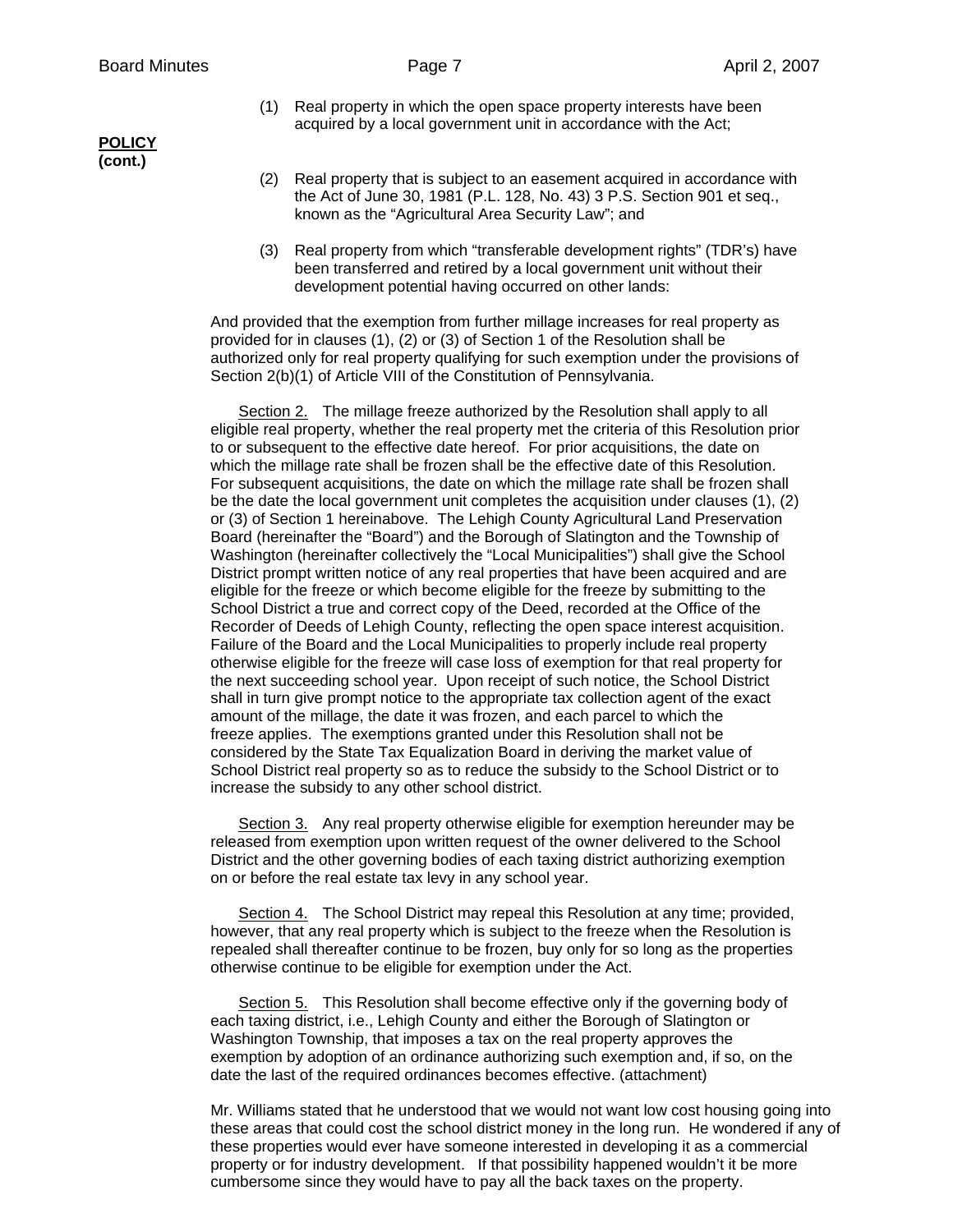| <b>POLICY</b><br>Act (cont.)<br>change                              | Mr. Dorshimer stated that once a property is zoned as Act 4 it is signed off and deeded as<br>4 forever. It is not allowed to be changed unless the state of Pennsylvania decides to<br>it.                                                                                                                                                                                         |  |  |  |  |
|---------------------------------------------------------------------|-------------------------------------------------------------------------------------------------------------------------------------------------------------------------------------------------------------------------------------------------------------------------------------------------------------------------------------------------------------------------------------|--|--|--|--|
|                                                                     | Mr. Williams asked if there is any small chance that any of these properties could be<br>zoned anything other then residential.                                                                                                                                                                                                                                                     |  |  |  |  |
|                                                                     | Mr. Dorshimer stated that two of the properties that he knows of would only ever be<br>residential but that he is unsure of the other property.                                                                                                                                                                                                                                     |  |  |  |  |
|                                                                     | Board members continued to discuss this issue.                                                                                                                                                                                                                                                                                                                                      |  |  |  |  |
|                                                                     | <b>ROLL CALL:</b>                                                                                                                                                                                                                                                                                                                                                                   |  |  |  |  |
|                                                                     | YEA:<br>Mr. Dorshimer, Mr. Follweiler, Mrs. Ganser, Mrs. Giles, Mr. Green, Mrs. Kulp,<br>Mr. Dengler, Mr. Ruth (8)<br>NAY:<br>Mr. Williams (1)                                                                                                                                                                                                                                      |  |  |  |  |
|                                                                     | <b>Motion carried.</b>                                                                                                                                                                                                                                                                                                                                                              |  |  |  |  |
| <b>CURRIC-</b><br><b>ULUM AND</b><br><b>INSTRUC-</b><br><b>TION</b> | Mrs. Ganser made a motion, which was seconded by Mr. Williams, that the Board of<br>Education approves the following curriculum and instruction items:                                                                                                                                                                                                                              |  |  |  |  |
| 2007-2008<br>Calendar                                               | Approve the 2007-2008 Northern Lehigh School District School Calendar as presented.<br>(attachment)                                                                                                                                                                                                                                                                                 |  |  |  |  |
| <b>CLIU</b><br><b>Drivers</b><br>Education<br>Agreement             | Approve to authorize proper officials to ratify a contractual agreement between<br>the Northern Lehigh School district and the Carbon Lehigh Intermediate Unit #21<br>to continue the Driver Education Program in our district at a cost of \$2,100.00<br>effective July 1, 2007 through June 30, 2008. There is no increase in the cost of<br>the program over last year.          |  |  |  |  |
| <b>LCCC</b><br><b>Online Dual</b><br>Enrollment<br>Courses          | Accept the recommendation of the administration to approve the course proposal between<br>the Northern Lehigh School District and the Lehigh Carbon Community College for twenty<br>(20) online/virtual dual enrollment courses to be added to the high school program of studies<br>effective for the 2007-2008 academic year.                                                     |  |  |  |  |
| Day.                                                                | Mrs. Kulp asked how many Lehigh Country School Districts will be starting before Labor                                                                                                                                                                                                                                                                                              |  |  |  |  |
| calendar.                                                           | Dr. Sham stated that there are no school districts that would be starting prior to Labor Day<br>and that Northwestern was the only school that started this year prior to Labor Day. He went<br>on to explain the need to keep our school district calendar in line with LCTI's school                                                                                              |  |  |  |  |
|                                                                     | Mr. Dorshimer asked if this years calendar has snow make-up days in it and if they are the<br>same days as other school districts and LCTI.                                                                                                                                                                                                                                         |  |  |  |  |
|                                                                     | Dr. Sham stated that this is a problem that all superintendents within Lehigh County have<br>been discussing. He stated that not all school district's observe the same holidays and<br>therefore makes it difficult when it comes to snow make-up days. He stated that he feels this<br>year's calendar is the closet it has ever been between all Lehigh County schools and LCTI. |  |  |  |  |
|                                                                     | YEA:<br>Mr. Dengler, Mr. Dorshimer, Mr. Follweiler, Mrs. Ganser, Mrs. Giles, Mr. Green,<br>Mrs. Kulp, Mr. Williams, Mr. Ruth (9)                                                                                                                                                                                                                                                    |  |  |  |  |

- NAY: None (0)
- **OLD** Mr. Dorshimer made a motion, which was seconded by Mr. Williams, that the Board of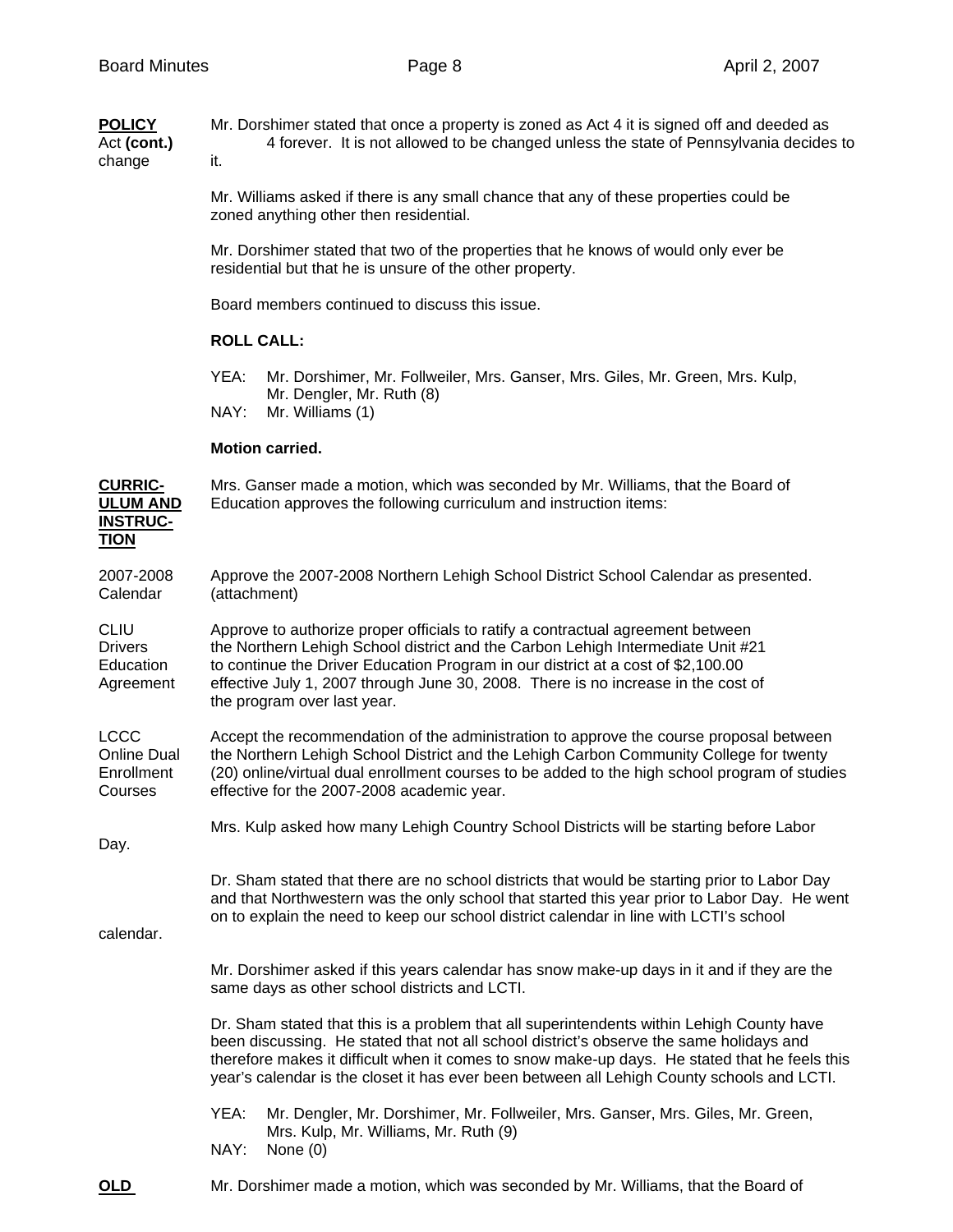**BUSINESS** Education approves a 2% salary increase for School district Superintendent, Dr. Nicholas P. Sham, Sr., based on the 2005-2006 school year evaluation.

| OLD<br><b>BUSINESS</b> | <b>ROLL CALL:</b>        |                                                                                                                                   |
|------------------------|--------------------------|-----------------------------------------------------------------------------------------------------------------------------------|
| (cont.)                | YEA:<br>NAY:<br>ABSTAIN: | Mr. Green, Mr. Williams, Mr. Dorshimer, Mr. Ruth (4)<br>Mr. Follweiler, Mrs. Ganser, Mrs. Giles, Mr. Dengler (4)<br>Mrs. Kulp (1) |

## **Motion defeated.**

Mr. Ruth thanked Dr. Sham for the way the school district has been progressing.

 Mr. Dorshimer stated that the school board passed 13 co-curricular appoints for 2007-2008 and that he would expect as secretary to see those co-curricular contracts in the packet next week. He thinks it is appalling that he gets 178 contracts to sign for this past year when 90% of them are already completed.

 Dr. Sham stated that the reason you received these is because we did not have a settled contract until recently.

 Mrs. Giles talked about the Science Lab that was approved at the last meeting through the Education Foundation. She believes this is a wonderful idea. She stated that Mrs. Dengler commented that nowhere in the contract that was approved does it state that the school district will not be liable to finish the project. She stated that she has also heard this from other people in the community. She asked if we could reopen the contract and put something in the contract that says the district and tax payer will not be responsible to finish the project if it does not finish.

> Board members and administration again discussed the issue of the Science Lab at the High School. Some Board Members supported of the Education Foundation and building project while other Board Members wanted to make sure that tax payers do not assume the responsibility of this project if the Education Foundation can not raise all the necessary funds needed to build the Science Lab.

**NEW** Mr. Ruth brought up the issue of conflict between Policy Committee Meetings and Board<br>**BUSINESS** Meetings being held on the same night. Mr. Ruth explained that a responsibility of the Bo **BUSINESS** Meetings being held on the same night. Mr. Ruth explained that a responsibility of the Board is to set policy and when we continue to have executive sessions prior to board meetings, it is impossible to hold a Policy Committee Meeting. He asked for discussion on changing the night of the Policy Committee Meetings.

> After discussion, Mr. Green suggested that the Policy and Community Relations chairpersons should meet and discuss what day would work best and is the most convenient for both of those committees to meet on.

 Mr. Green made a motion, which was seconded by Mrs. Giles, that the Board of Education approve to move the Policy Committee Meeting from tonight to Tuesday April 10, 2007 starting at 6:15 p.m.

 YEA: Mr. Dengler, Mr. Dorshimer, Mr. Follweiler, Mrs. Ganser, Mrs. Giles, Mr. Green, Mrs. Kulp, Mr. Williams, Mr. Ruth (9) NAY: None (0)

**FINANCIAL** Mr. Dorshimer made a motion, which was seconded by Mr. Dengler, that the Board of Education approves the following financial items:

Cash Approve the Arthurs Lestrange Cash Management Portfolio for the months of January Management and February 2007. Portfolio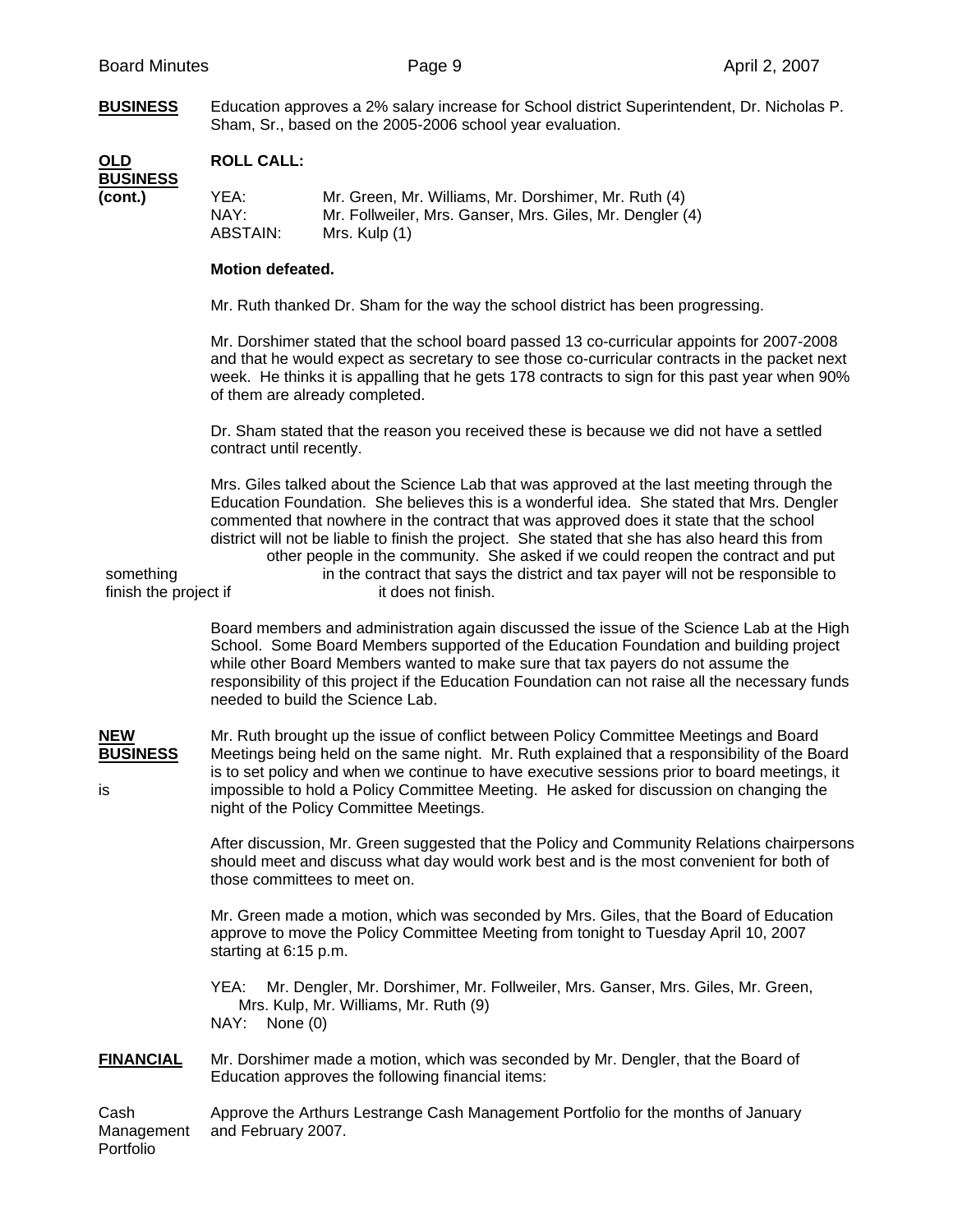Bid Award Approve to award Duane Moyer Well Drilling, Inc as winning bid on Peters Elementary Peters Potable Well Casing Extension Project at a cost of \$3,891.64. Work on this project will Potable Well take place over the Easter break.

**FINANCIAL** YEA: Mr. Dengler, Mr. Dorshimer, Mr. Follweiler, Mrs. Ganser, Mrs. Giles, Mr. Green, **(cont.)** Mrs. Kulp, Mr. Williams, Mr. Ruth (9)<br>
NAY: None (0) None (0)

**CORR-** Mr. Ruth stated he received a letter from Robin Dengler on her concerns with building the **ESPON-** Science Lab, a letter from Mary Anne Shafer on her intent to retire at the end of the 2006- 2007

**DENCE** year, and a letter from the Slatington Lions Club inviting board members to the July 10, 2007 Steak Fry.

> Mrs. Ganser received a letter from Julie Harhart in regards to the school district enforcing compensatory attendance in charter schools.

 Mr. Ruth stated that he attended the CLIU dinner meeting and they gave information out about the Pennsylvania Academy and a list of the Advisory Council Members. He stated that he saw no one on the list representing Northern Lehigh. Mr. Green stated that he was unaware of what Mr. Ruth was referencing and that he would be more than willing to talk with Mr. Ruth about this after the meeting.

 Mr. Dorshimer received a legal opinion from Steckel and Stopp on the issue of the approval of attendance at conferences. The letter references that there is differences between policy # 433 and the conference request form. The letter states that the policy and form should be referred back to the policy committee for clarification. Mr. Dorshimer further asked Attorney Stopp, since this conference was originally denied who is responsible to pay for the conference?

> Attorney Stopp stated that if the conference request was not property made under the policy and it was not ratified further by the board, the ultimate responsibility falls on the person who approved the policy. Dr. Sham admits that he approved the conference and Dr. Sham stated that he is the one who bares responsibility. Attorney Stopp stated that it is necessary for this to go back to policy because when you compare the language on the request form and the actual language in the policy, there is ambiguity as to what makes up the \$100.00. Is it the conference fee that has to be over \$100.00 or the reimbursable expense that has to be over \$100.00?

 Mr. Dorshimer made a motion, which was seconded by Mrs. Ganser, that the board except responsibility for payment of the conference with the exception that we get policy #433 straightened out.

- YEA: Mr. Dengler, Mr. Dorshimer, Mr. Follweiler, Mrs. Ganser, Mrs. Giles, Mr. Green, Mrs. Kulp, Mr. Williams, Mr. Ruth (9)
- NAY: None (0)

I**NFOR-** All Board Members received copies of the minutes of the Carbon Lehigh Intermediate Unit 21 **MATION** Board of Directors meeting held on February 19, 2007.

 All Board Members received copies of the minutes of the Lehigh Career & Technical Institute Joint Operating Committee meeting held on February 28, 2007 and the LCTI Director's Report for March 2007.

**RECOG-** Mike and Mary Jane Murray, Slatington Borough asked the accountability of the board and **NITION** school with homebound students once homebound is approved. Mrs. Murray went on to **OF** explain that their daughter was absent only 3 <sup>1</sup>/<sub>2</sub> days in the first marking period and **GUESTS** was absent the first 6 ½ days of the second marking period and then she was granted homebound instruction. The board approved homebound instruction for 5 hours per week. She has been on homebound instruction for 15 weeks which would have entitled her to 75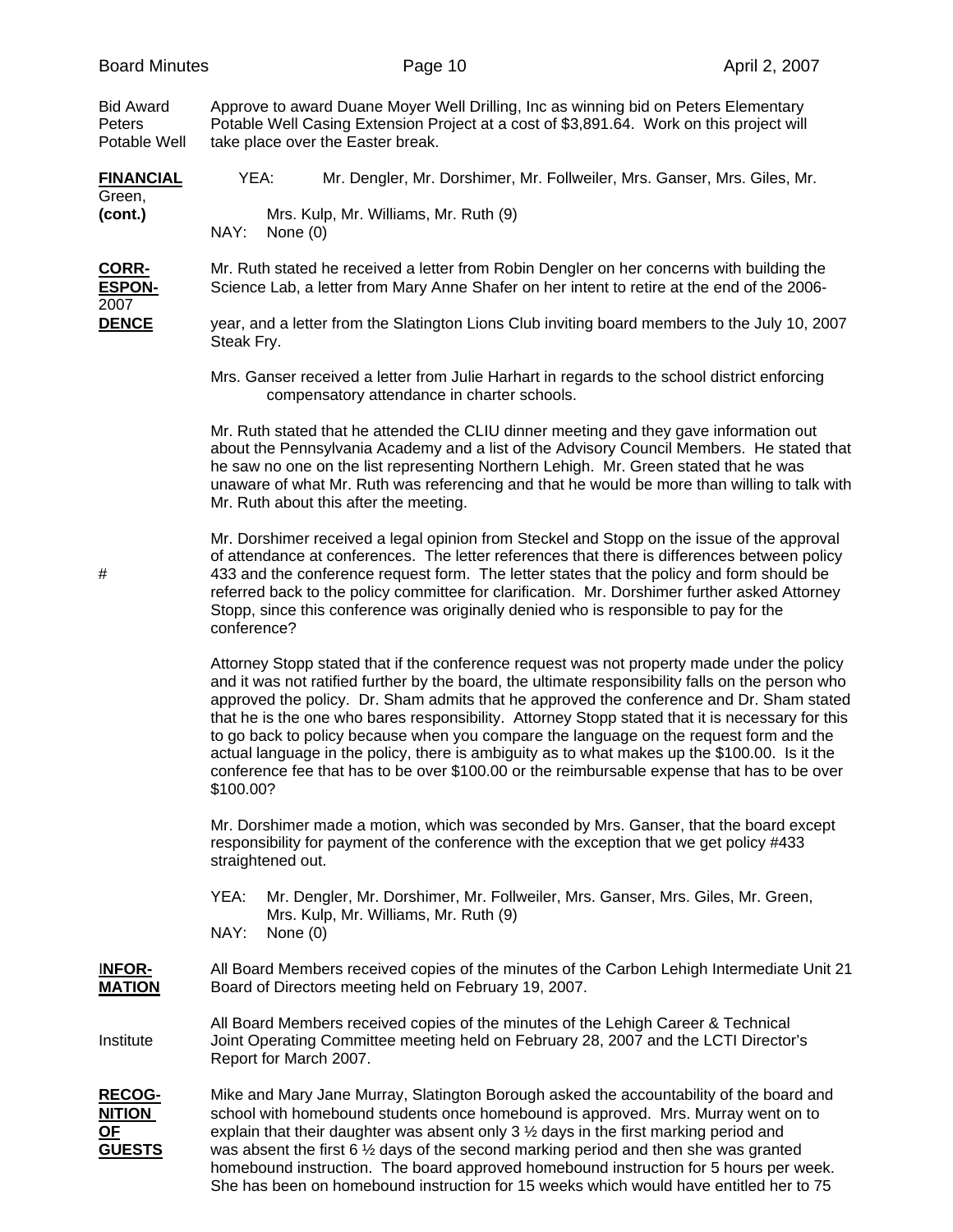hours of homebound instruction. To date she has only received 12 hours of instruction. She has received incompletes and F's in all of her classes except her LCCC Psychology class where, with the help of her professor, was able to complete the course with a 91 and receive 1 credit for the first semester. She returned to school on March 9, 2007 and began the process of doing her current work as well as making up for all missed work in her first semester classes. This past Monday they received her report card to find out that instead of **RECOG-** incompletes she received F's in all of her classes. On Tuesday she was informed by Coach **NITION** Geist that she was ineligible to participate in track because she was failing. He recommended **OF** that she talk with her guidance counselor to get it straightened out. She made an **GUESTS** appointment that day and was told that her ineligibility would stand and that she had until April (cont.) **13**, 2007 to make up all her missed work and be up to date on all current work or all the F's would stand. While she was collecting 5 months of work for seven classes she was told she had to come up with a two week plan to get 5 months of work done or she would fail her Junior year. Mrs. Murray started making phone calls to see what could be done. She first contacted Mrs. Smith and was told that  $\overrightarrow{Apri}$  13<sup>th</sup> was the deadline and she could not answer her questions but referred her to Mrs. Yadush. Unfortunately Mrs. Yadush was not in school but she did leave a voice mail and she has not heard back from her yet. She called and spoke to Mrs. Chamberlain and she said she would check into the matter and get back to her. Mrs. Chamberlain did get back to her after speaking with Mrs. Smith and their daughter. Mrs. Chamberlain helped to get the work needed to be completed and helped with the teacher communication but the bottom line was she had two weeks to complete her work and she would not be able to participate in any track meets until this work was taken care of. They are bringing this to the board's attention pleading for some kind of help. She has list from just 3 of the 7 classes of work that has to be completed in just two weeks. Two of her teachers from the first semester have not even gotten her a list of work that needs to be completed yet. She has been scheduling tests and quizzes around teacher's availability, two weeks of no lunches, and meeting after school with as many teachers as she can. This is still unthinkable that all this work can be completed in this amount of time. She is a Junior who has worked very hard for both academic and athletic scholarships and she is in jeopardy of failing. Is it fair to ask any student to make up five months of work in two weeks when it is not her who failed, but the district who failed her. Susan Firth, Slatington Borough asked if there has been anything done from her comment at the last meeting about random drug testing. Recess Mr. Ruth called for a 10 minute break at 9:35 p.m., prior to starting budget discussion. Mr. Ruth called the meeting back to order at 9:48 p.m. **BUDGET** Mr. Williams asked about the expansion of early intervention program listed under new **DISCUSSION** initiatives and based on the conference call is this something that can be removed from the budget. Lisa stated that yes because of what she was hearing this item could be removed from the list. Mr. Williams asked how the board would like to attack this. Do we want to start by looking at the sheet of new initiatives and going through this and discuss the merits of these new initiatives? He is just looking for directive of how we are going to go about this, come up with some kind of game plan on how to break this up. He said that we have until June and that

> Mr. Dengler stated that we were originally given this preliminary budget with a list of individual items that were listed. \$166,617.00 was interest which was pulled by Lisa. He asked about the \$68,890 form the Education Foundation and what the status was with that.

of plan on how we are going to go about this.

this is not something that has to be knocked out this evening. Let's come up with some kind

 Lisa explained that money was ear marked for the high school science lab addition and it is in designated Fund Balance for that purpose.

 He asked if the other items that are listed under new initiatives, the board has the right to either approve or reject .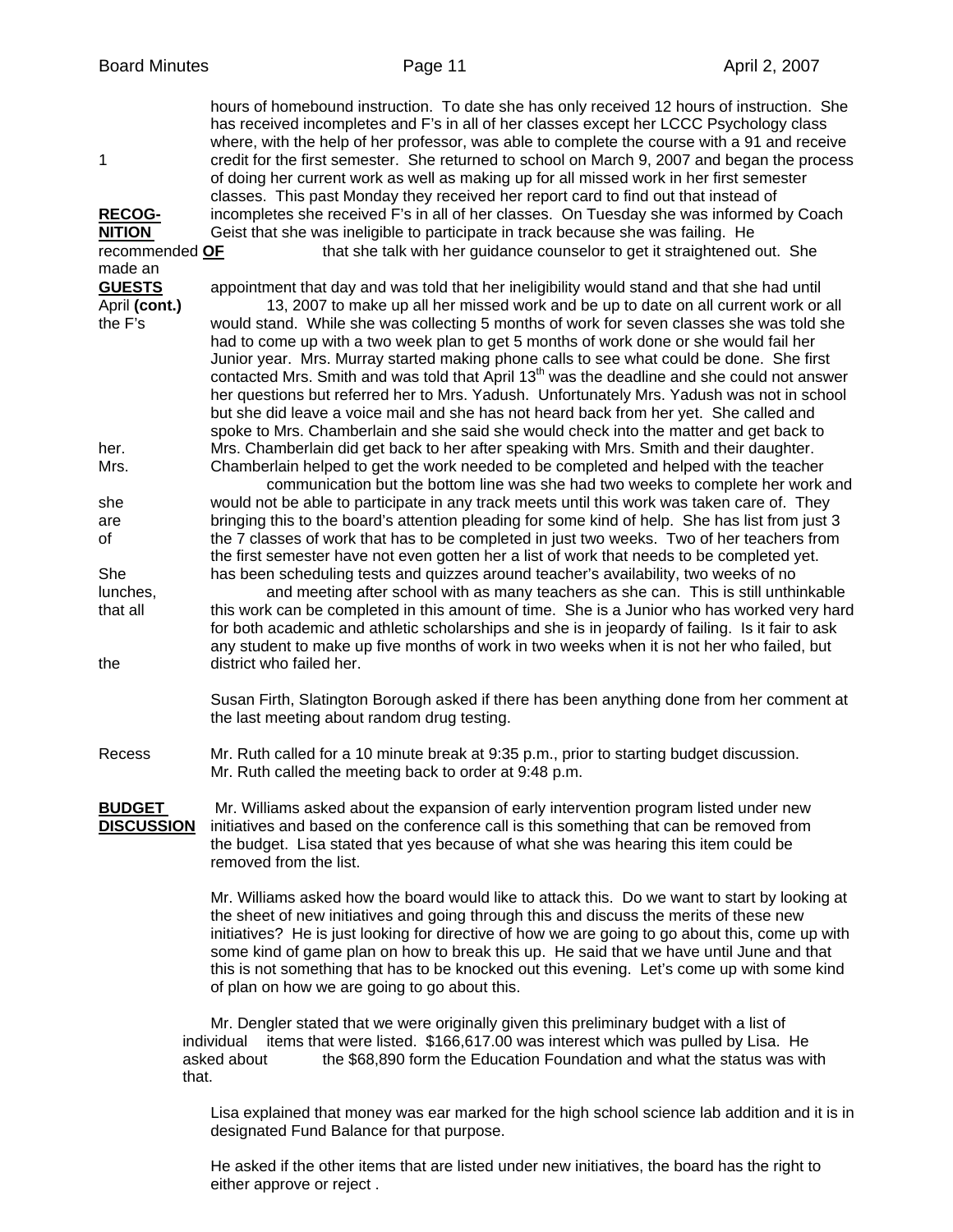Lisa said that is correct.

 Mrs. Giles stated that since we are only talking 5 items under new initiatives she asked if we can have the people who are asking for these items show up at the next board meeting and give a 2-3 minutes pitch on why they are asking for this program. This would give her something to work off of because currently she does not know what the need is for these new initiatives.

 Mr. Williams stated that he does agree with Mrs. Giles but he thinks what would make more sense would be to have a more in-depth new initiatives list. The 5 items that are listed are very generic and he knows that there are probably multiple items that make up the new initiative item. For example, new curriculum initiatives, he believes involves a few different items as does the new and or expanded positions. He says if we have one list with more detail it will be easier for the board to make a decision on what should be kept in the budget and what should be cut. He would also like to see something in an overhead form for the general public to also be able to view what they are discussing.

 Mr. Dengler stated that he also agrees with this but does not want it to go on until June. Mr. Williams also concurred.

 Mr. Dorshimer asked what kind of list he would be getting. When this started he asked for a list of everything that he could cut. For example the middle school needs 15 tablets he could go to that list and say we don't need those tablets. There's another \$23.00 we saved.

Mrs. Blank told him that was the non-mandated list.

 Mr. Dorshimer said that we should then see a complete list of the non-mandated items and the new initiative items. He stated that if we are giving these people 3-5 minutes to discuss why the board should not cut this item, we could be here forever.

 Mr. Williams stated that he was only saying if the board has a question on a certain item that the person who is asking for this item should be allowed to speak about it.

 Dr. Sham urged the board that it is okay to ask the questions but he is hoping that the board would be willing to listen. He said that they could very easily go down that list, cut everything on it and never ask a question which he does not think would be the responsible thing to do. He hopes that they would appreciate that administrators might want to speak to an issue prior to voting on them.

 Again Mr. Ruth asked that all the lists would be compiled into one list. Mrs. Blank stated that it is her goal to do that.

 Dr. Sham asked that the pages be numbered and Mr. Williams asked that we have something to hand out to the public.

 Mr. Green asked what would be defined as a non-mandated items and why are we separating those items.

 Mr. Dorshimer stated that he asked for this list because this is a list of everything that is not asked for by the state. It does not mean that it has to be eliminated but if you check through that list you may find some items that we are currently providing that we may say are not important and we may want to bring that item up and cut them.

**ADJOURN-** Mr. Williams made a motion, which was seconded by Mrs. Ganser, that the regular meeting of **MENT** the Northern Lehigh School District Board of School Directors is adjourned at 10:18 p.m.

- YEA: Mr. Dengler, Mr. Dorshimer, Mr. Follweiler, Mrs. Ganser, Mrs. Giles, Mr. Green, Mrs. Kulp, Mr. Williams, Mr. Ruth (9)
- NAY: None (0)